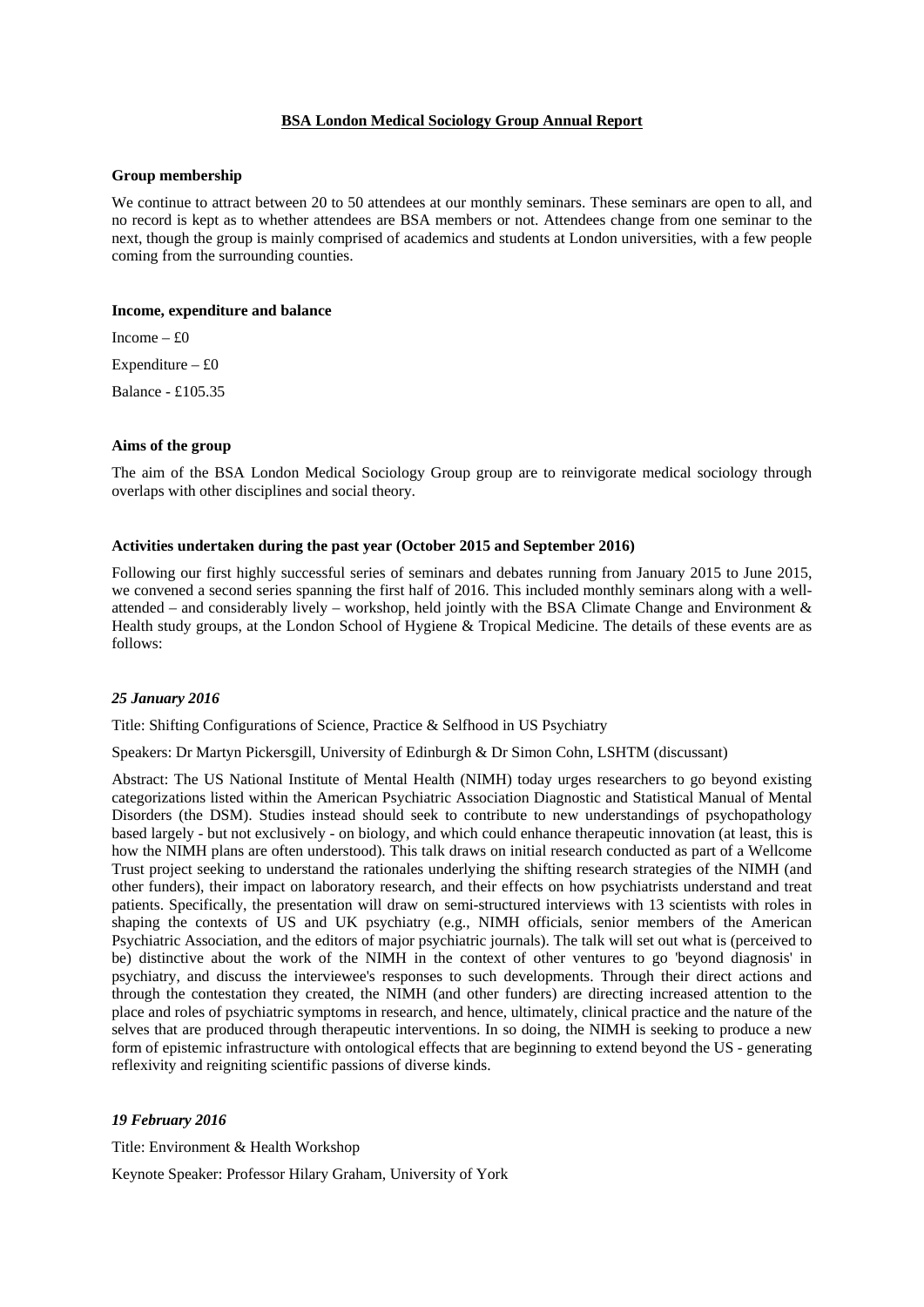Workshop Abstract: The workshop will explore perspectives on current research and theory into the environment and human health. The interactions between the natural environment and human health have become increasingly the focus of social analyses and scrutiny. Social research has shown how human health may be threatened by environmental factors, such as air or water pollution and by climate change impacts, such as flooding and heat waves. Meanwhile, improvements in health threaten the environment through population growth, greater longevity of life, and health technology developments. Research further indicates how improving the environment can enhance human health, for instance through clean water and food security, while initiatives can also reduce the environmental impact of health care, such as preventing run-off from pharmaceutical production. This wide-ranging research area thus presents an important agenda for social analysis across the multi-disciplinary areas of environment and human health.

The full programme can be found here: http://www.lshtm.ac.uk/uploads/events/Programme%20v2.pdf

## *9 March 2016*

Title: Unsettling technoscience: The biopolitics of ageing and (trans)human imperatives

## Speaker: Professor Joanna Latimer, Cardiff University

Abstract: In this paper I offer some reflections on my study of ageing and biology. Drawing on an ESRC funded study of the socio-cultural significance of the biology of ageing, or 'biogerontology', the analysis scrutinises the various ways in which ageing has been made a critical site for altering the experience of ageing and extending the limits to life. Specifically I examine how discoveries in bioscience, advances in medical practice, developments in public health policy and hype in the media come together in co-constructing a 'new dynamics of ageing'. I show how all too easily, the versions of ageing that dominate the narratives and practices of biomedicine, public health and the media reproduce and reinforce negative attitudes to growing old, with ageing poorly as the anti-thesis of the valued body-person in late modernity - the monster that can undermine the progress of neoliberal capitalism - as at the same time a transhuman future in which ageing is defeated is imagined. I show that the transhuman future of ageing successfully is enacted as where the body embodies wealth in a glow of a particular kind of health. The objective is to contribute to debates on new cultures of ageing and biosociality by opening up some of the complexity that lies at the heart of the so-called challenge of ageing.

## *27 April 2016*

Title: Broken Narratives: Listening with & through another's voice, another's voices

Speaker: Professor Lisa Blackman, Goldsmiths

Abstract: This talk will reflect upon a question that has arisen from over two decades of working with people who hear voices, primarily as part of the Hearing Voices Movement. The question of how to listen with and through another's voice, another's voices has been a key orientation of various practices and technologies of listening developed within peer support groups within the movement. These groups have enabled people to enter into the arduous process of experiencing themselves as "voice hearers", leading to profound transformations in the phenomenology of the voices and the stories and narratives they are able to tell. The process of telling a story about one's voices that is located within life events, life histories and, often traumatic disavowed histories emerges from a collective, shared process, which I have described as a form of mediated, distributed attention. The processes of change and transformation do not originate with an individual voice hearer, who becomes an intermediary, but not necessarily the agent of change and transformation. The lecture will reflect upon the question of what kinds of technologies of listening and attention can we develop to extend these processes of recovery, which do not necessarily end in the eradication of voices. The talk will provide examples, which draw from Lisa's ethnography of peer support groups, work on "diasporic vision", as well as drawing on personal examples and materials from growing up with a Mother who hears voices.

### *29 June 2016*

Title: Understanding the evolving diversity of self-rated health

Speaker: Dr Tiago Moreira, Durham University

Abstract: Health measurement and monitoring has been a central concern for researchers, governments, insurance companies and employers for over 7 decades. Social science engagement with this process has mainly